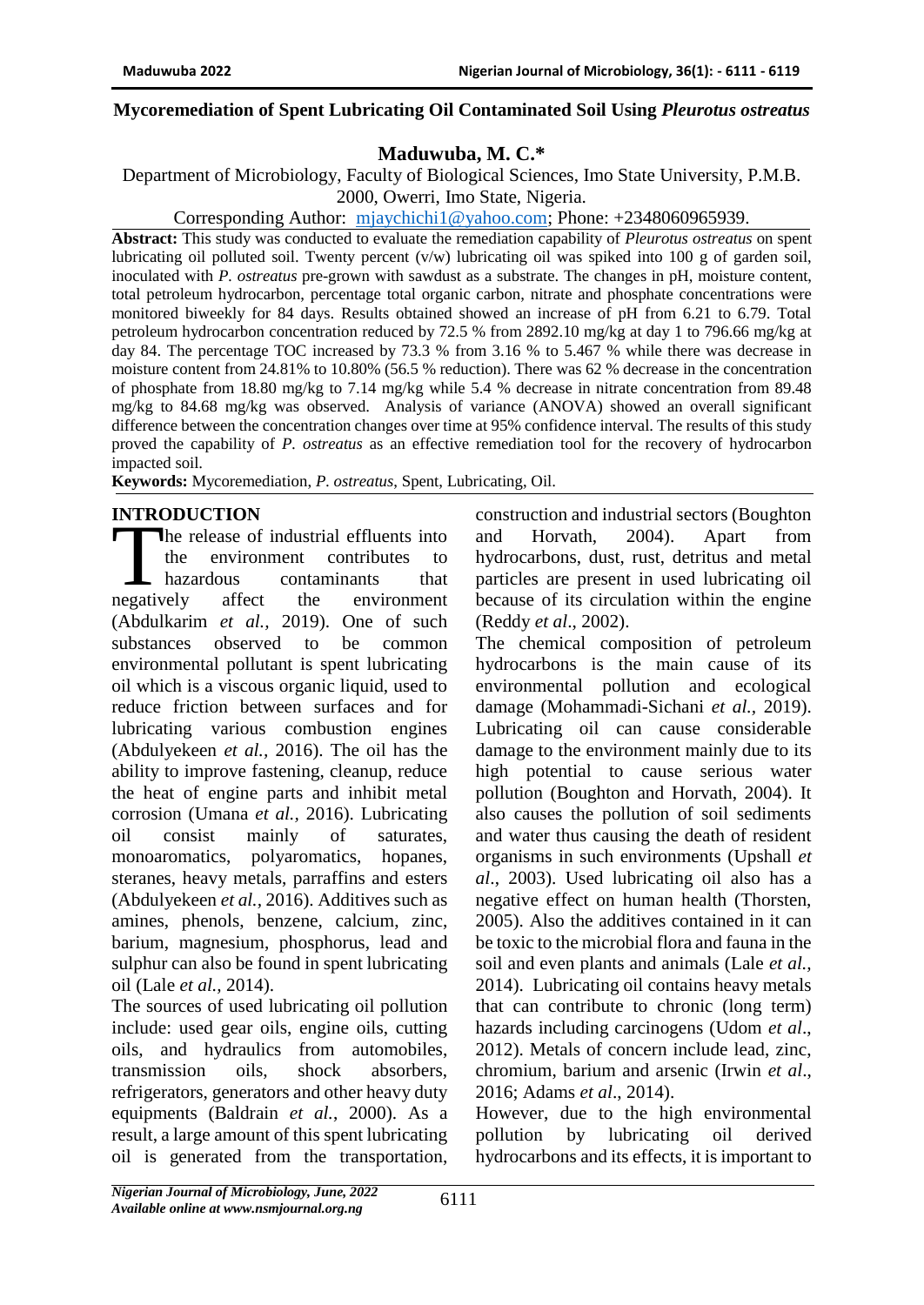improve a cheap and effective means for the remediation of polluted systems (Adedokun and Ataga, 2013). The concept of mycoremediation as a biotechnological approach utilizes the metabolic ability of fungal organisms to recover hydrocarbon impacted systems (Waternabe, 2001; Adedokun and Ataga, 2013; Adenipekun and Isikhuemhen, 2003) This study however is aimed at examining the ability of the fungi *Pleurotus ostreatus* to degrade lubricating oil derived hydrocarbons in contaminated soil (Ejoh *et al.*, 2012).

Recently, the role of the white rot fungi (WRF) in the recovery of hydrocarbon polluted soil has generated considerable research interest (Bamiro and Osibanjo, 2004). The WRF are physiological group of fungus comprising of fungi that are capable of degrading complex hydrocarbons such as lignin (Ogbo *et al.,* 2006). The ability of this fungus to tolerate varying pH further improves their pollutant degrading potential (Verma and Madamwar, 2002). *Pleurotus ostreatus* is one of the groups of WRF with the ability of breaking down lignin and other xenobiotic substances (Stamets, 2000). They also secrete ligninolytic enzymes like lignin peroxidase, manganese peroxidase and laccases that enhance degradation (Ogbo 2009). Furthermore, mycoremediation using *Pleurotus ostreatus* could be low-technology, adaptive and environmentally friendly approach (Ejoh *et al*., 2012).

# **MATERIALS AND METHODS Soil Sampling**

Sandy-loam soil was collected from Agricultural demonstration farm, University of Port Harcourt. This area has not recorded any incident of hydrocarbon pollution from lubricating oil prior to sample collection. The co-ordinates of the sampling points were determined using the Global Positioning System (GPS) as;  $4^0$ 53'30"N;  $6^0$ 54'30"E and  $4^{0}54'42''N$ ;  $6^{0}55'50''E$ . The soil collected was Twenty millilitre of distilled water was added to 10 g of soil in a beaker and stirred manually then allowed to stand for about 30 minutes

homogenized, air-dried and passed through 2mm soil mesh. One hundred gram of soil was measured and put into each of the 500ml jam bottles, moistened with 10 ml distilled water then sterilized in an autoclave. Twenty millilitre of the lubricating oil was spiked into the moistened soil and mixed thoroughly according to the method of Adenipekun (2008) and Adenipekun *et al* (2011).

### **Mycelium Production of** *Pleurotus ostreatus*

Tissue culture procedure was employed to produce *Pleurotus ostreatus* mycelium using glucose malt extract agar as described by Weber and Webster (2006). Mycelium inoculation and incubation was done by employing the modified procedure of Baldrain *et al.,* (2000). Twenty-five gram (dry weight equivalent) of saw dust was transferred into the ten different 250ml conical flasks moistened with distilled water, sealed with aluminium foil and sterilized at  $121^0$ C, 15psi for 15 minutes. The sterilized conical flasks were allowed to cool and then seeded with three agar plugs of growing mycelium of *Pleurotus ostreatus* each using a 7mm cork borer. The inoculated conical flasks were covered with cotton wool and aluminium foil and incubated for 14 days.

# **Mycoremediation experimental setup**

Ten gram of ramified spawn of *Pleurotus ostreatus* was aseptically inoculated into the 20 % v/w of lubricating oil contaminated soil and incubated at  $28^{\circ}$ C. The setups were sampled every 14 days for a total of 84 days with the mixture of Soil  $+$  Lubrication oil  $+$ Saw dust (control) and also Soil + Lubrication oil + Saw dust + *Pleurotus ostreatus* (treatment) in duplicates (Adenipekun *et al*., 2011).

# **Determination of Physico-chemical Parameters**

The soil pH was monitored using the procedure adopted by Adenipekun and Isikhuemhen (2008).

and the pH was measured using a pH meter (HANNA H17343).

Moisture content was determined by gravimetric method as described by US EPA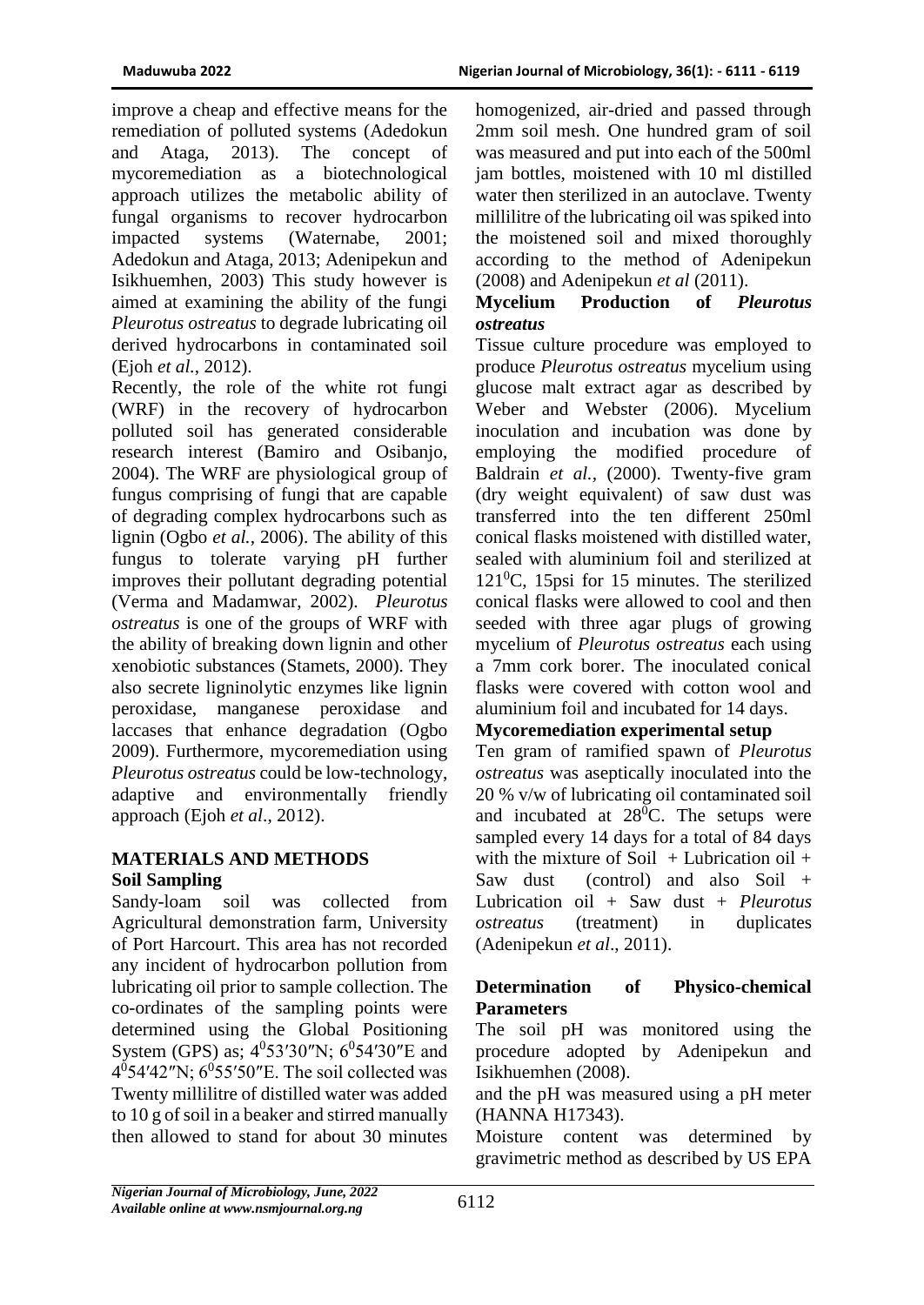(2004). Twenty gram of soil sample was placed in a moisture can and dried to a constant weight in an oven. The soil moisture content was then calculated using the formula:

Mc  $(\%)$  = Loss in wt  $\ X 100$ Original wt Where,  $Mc = \text{moisture content}$  (%) and  $wt = \text{weight in gram}$ 

The total petroleum hydrocarbon (TPH) was determined using the cold extraction method as adopted by Bada *et al* (2019) with the gas chromatography model Hp5890 Series II equipped with FID agilent column. Extraction was done by adding 10ml of dichloromethane to 2g of the sample. The mixture was stirred and allowed to settle then filtered through an extraction bottles and concentrated to 2 ml by evaporation then placed into glass vials. One micro litre of the sample was injected through a rubber septum which is separated at the vapour partition between the helium gas and liquid phase. The fractions were detected along the column by the flame ionization detector (FID).

Total Organic Carbon (% TOC) was determined by the wet oxidation method of Schumacher (2002). One gram of the soil sample was put into a sterile conical flask with 5 ml potassium chromate solution and 7.5 ml concentrated sulphuric acid added, then heated for 15 minutes and allowed to cool. One hundred millilitre of distilled water was also added followed by 25ml of the solution and titrated with 0.2M ferrous ammonium sulphate using ferrion as indicator.

Nitrate (NO<sub>3</sub><sup>-</sup>) concentration was determined using the brucine method (UNEP, 2004; 2011). One millilitre filtrate was measured into two different sterile test tubes. Two millilitre of concentrated  $H_2SO_4$  was added

into the test tubes and mixed properly. The solution was allowed to cool then measured at 470nm using spectrophotometer (GBC918 PMT, China).

Phosphate concentration was analysed by ascorbic acid method as described by APHA (1992). The phosphate was extracted using 2.5% glacial acid. Fifty millilitre of each extract was then pipette into clean conical flasks and sterilized with  $K_2S_2O_8$  and  $H_2SO_4$ for 30 minutes at  $121^{\circ}$ C. Five millilitre of ammonium molybdate was added to the sterile mixture and reduced with stannous chloride to form molybdenum blue complex, then measured using spectrophotometer at 660nm.

### **Data analysis**

The analytical data obtained within 84 days of sampling was subjected to one-way analysis of variance (ANOVA) using SPSS 20.0. The results obtained were considered statistically significant at 95 % confidence interval where  $p<0.05$ .

### **RESULTS AND DISCUSSION**

The properties of the unpolluted and polluted soil samples were analyzed and used as controls to compare the degradation process. The moisture content, organic carbon, nitrate, phosphate and total petroleum hydrocarbon for the polluted and unpolluted soil samples are as stated in table 1 below;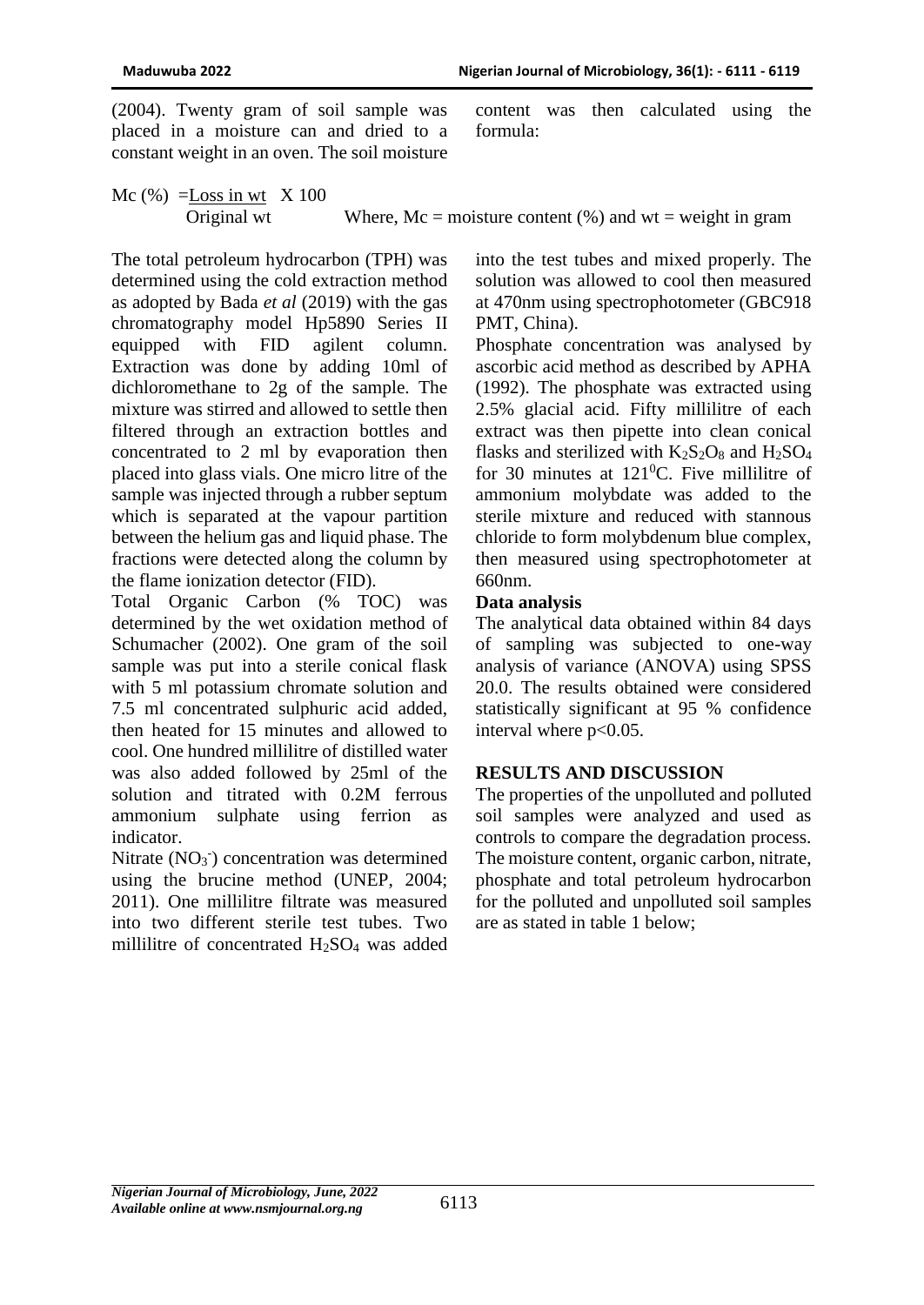| Parameters                          |                     | Values             |  |  |
|-------------------------------------|---------------------|--------------------|--|--|
|                                     | Before contaminated | After contaminated |  |  |
| pH                                  | $6.20 \pm 0.34$     | $6.21 \pm 0.33$    |  |  |
| Moisture content $(\%)$             | $18.0 \pm 2.09$     | $24.81 \pm 0.43$   |  |  |
| Total Petroleum Hydrocarbon (mg/kg) | $358 \pm 6.25$      | 2892.1 $\pm 0.00$  |  |  |
| Total Organic Carbon (%)            | $0.50 \pm 0.85$     | $3.16 \pm 0.02$    |  |  |
| Nitrate $(mg/kg)$                   | $10.05 \pm 0.27$    | $89.48 \pm 0.04$   |  |  |
| Phosphate $(mg/kg)$                 | $8.91 \pm 1.29$     | $18.80 \pm 0.01$   |  |  |

|                              |  | Table 1: Physico–chemical properties of spent lubricating oil contaminated and |  |  |  |  |  |
|------------------------------|--|--------------------------------------------------------------------------------|--|--|--|--|--|
| uncontaminated soil samples. |  |                                                                                |  |  |  |  |  |

Figures  $=$  mean of duplicate values  $+$  Standard deviation

The pH value of the control setups decreased while that of the treatment setups increased overtime. In the control, the pH from day 1,  $14^{th}$ ,  $28^{th}$ ,  $42^{nd}$ ,  $56^{th}$ ,  $70^{th}$  and  $84^{th}$  were 6.21, 6.19, 5.92, 5.78, 5.61, 5.45 and 5.30 at the termination of the experiment while that of the treatment were 6.21,6.26,6.30,6.38, 6.48, 6.62 and 6.79 respectively (figure 1). There were slight differences between the values obtained at the different sampling periods of

5.78±0.325 for control and 6.44±0.189 for the treatment. The hydrogen ion concentration played an important part in the degradation process. The pH values recorded followed a consistent pattern and is in line with the work of Adenipekun and Omoruyi (2008) which showed that *Pleurotus* species carry out biodegradation activities at a slightly acidic to neutral pH.



**Fig 1: Changes in pH during treatment with** *P. ostreatus*

Moisture content was observed to decrease as treatment progressed. Percentage moisture decreased from 24.81% to 23.47% for the control setup while the treatment setups reduced from 25.08% to 10.80% (figure 2). There was no significant difference between the results obtained from both the control and treatment setups. The mean value for the control was 24.139±0.43 % and treatment 17.94±4.76 %. The reduction in moisture

content in the soil can be attributed to the utilization of available moisture by the organism during its growth and degradation process according to Isikhuemhen *et al.*(2003). Also a similar work done by Adenipekun and Isikhuemhen (2008) attributed reduction in moisture content to the gradual evaporation of available moisture in the soil over a period of time.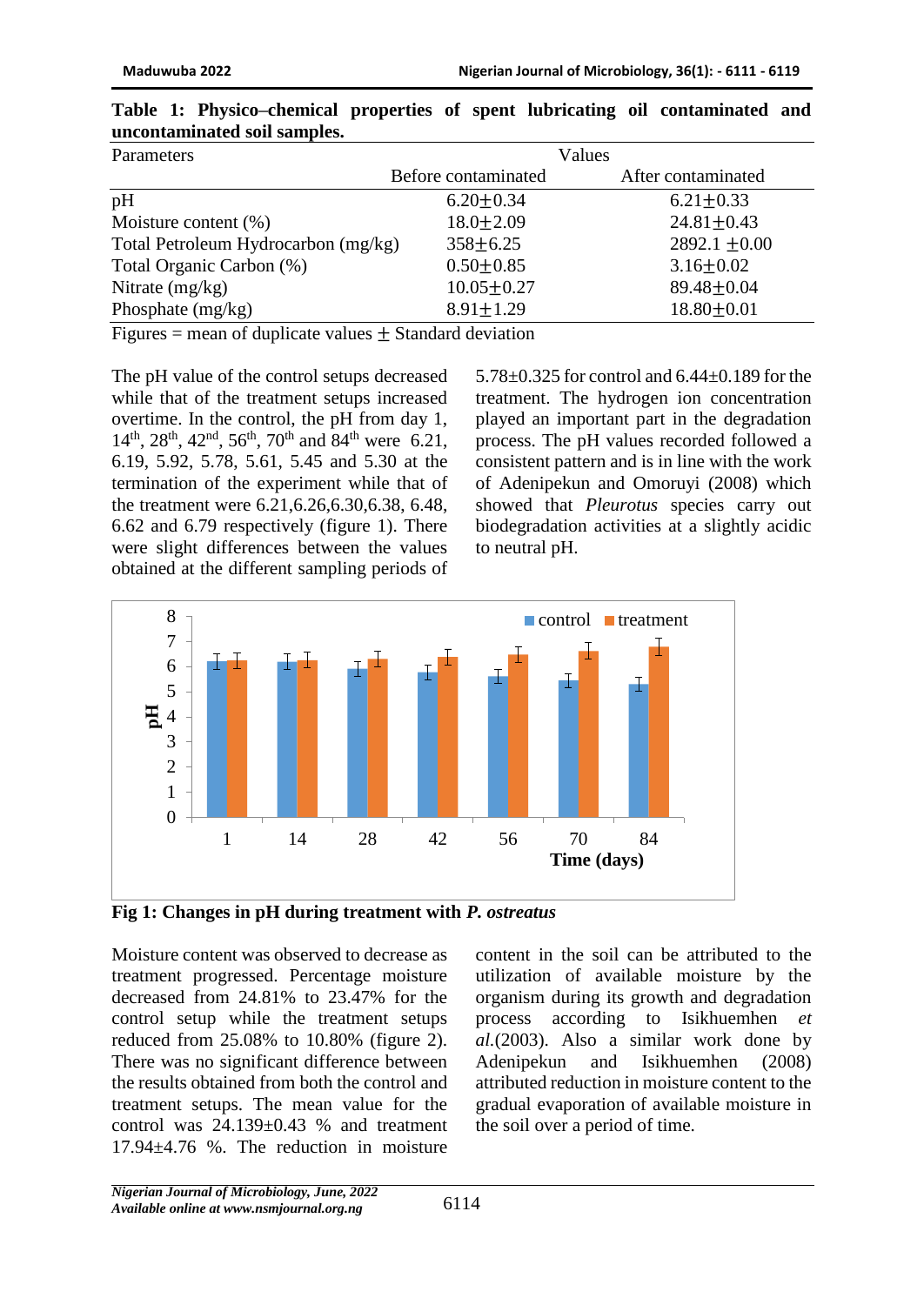

**Fig 2: changes in moisture content during treatment with** *P. ostreatus*

The change in total petroleum hydrocarbon (TPH) concentration was also monitored biweekly (14 days). The concentration of the control remained constant while there was an overall decrease in the concentration of the treatments. Concentration decreased from 2892.10 mg/kg to 796.662 mg/kg during the incubation period (figure 3) resulting to a percentage difference of 72.49 % after 84 days. Statistical analysis showed a significant difference between the control and the treatment setups. The mean value for control is  $2892.10\pm0.00$  mg/kg and treatment 1675.25±707.79 mg/kg. The reduction in TPH showed that the test organism *P. ostreatus* has the ability to utilize hydrocarbons in the lubrication oil present in the sample as its energy source. This can be

attributed to the ability of the enzymes secreted by the fungi to breakdown complex hydrocarbons making it possible for the fungi to utilize them (Isikhuemhen *et al.,* 2003). It also indicates that mycoremediation occurred which is in line with the study of Mohammadi-Sichani *et al* (2019) and Stephen *et al* (2016) who stated that mycoremediation is linked to the breakdown of complex chemical compounds into nonharzardous and simpler forms by fungi resulting in materials of higher nutritive value. The result obtained is also in line with the work of Adenipekun and Isikhuemhen (2008) and Ibiene *et al* (2011), were a high reduction of TPH was observed during the degradation of engine oil with *Lentinus squarrosolus* Mont. (Singer).



**Fig 3: changes in TPH during treatment with** *P. ostreatus*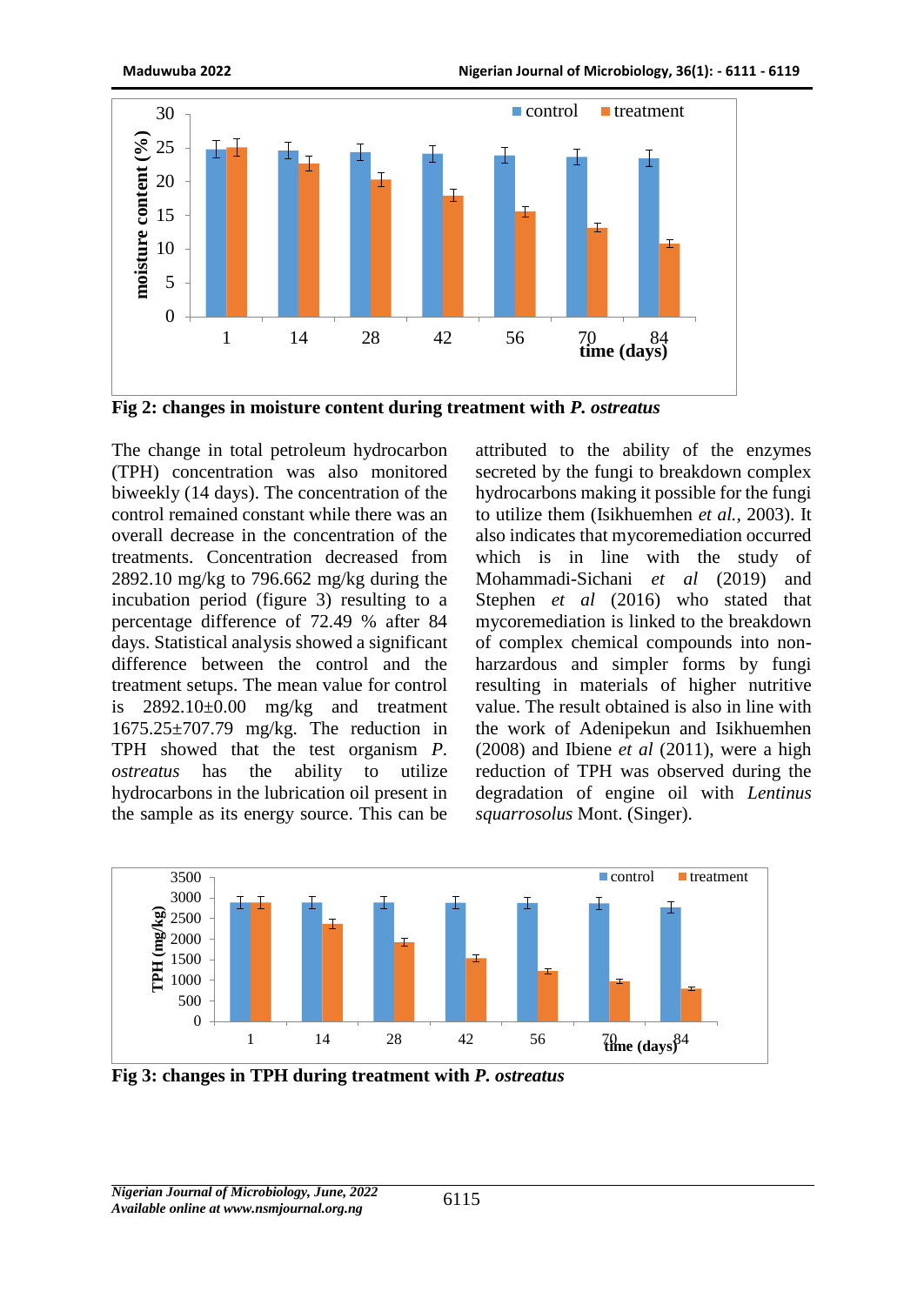The growth of *P. ostreatus* in the polluted soil increased the percentage organic carbon (%TOC) concentration in the different setups (figure 4).

There was an increase in % TOC from 3.16% (control) to 3.476 % at day 14, 3.95 % at day 28, 4.171%at day 42, 4.582% at day 56, 4.993% at day 70 and 5.4668% at day 84 resulting in a percentage gain of 10.0 %, 25.2 %, 32 %, 45.7 %, 58.1 % and 73.3 % respectively. There was significant difference between the control and treatment values. The mean value for control is  $3.07\pm0.02$  % while that of the treatment is  $4.26\pm0.412$  %. The increase in %TOC with increase in incubation period when compared with the controls agrees with Adenipekun *et al.*  (2011); Ibiene *et al* (2011) and Adeleye *et al*  (2018) who reported significant increase in %TOC during the bioremediation of battery

and cement contaminated soil by *P. pulmonaris.* The increase was attributed to the degradation of the pollutant through mycoremediation activities of the test organism which increased biomass.

The different setups were also monitored for changes in nitrate concentration and result revealed an increase from 89.48 mg/kg (control) to 95.55 mg/kg at day 14, 98.06 mg/kg at day 28, 98.83 mg/kg at day 42, 98.92 mg/kg at day 56, 98.81 mg/kg at day 70 and 84.68 mg/kg at day 84 resulting in percentage loss of 5.67 %, 9.59 %, 10.45 %, 8.25 %, 2.97 % and 5.35 % respectively. The result of this analysis is similar to the findings of Idemudia *et al* (2014) and Ogbeh *et al*  (2018) who recorded an increase in nitrate concentration during the bioremediation of spent engine oil contaminated soils. This is shown in figure 5.







**Fig 5: Changes in Nitrate concentration during treatment with** *P. ostreatus* 

The phosphate concentration of the control setup was 18.80 mg/kg (figure 6). The growth of *Pleurotus ostreatus* after 14 days in the treatment setups resulted in a change in the concentration of the sample to 16.73 mg/kg,

14.82mg/kg after 28 days, 12.89 mg/kg after 42 days, 10.98 mg/kg after 56 days, 9.062 mg/kg after 70 days and 7.144 mg/kg after 84 days.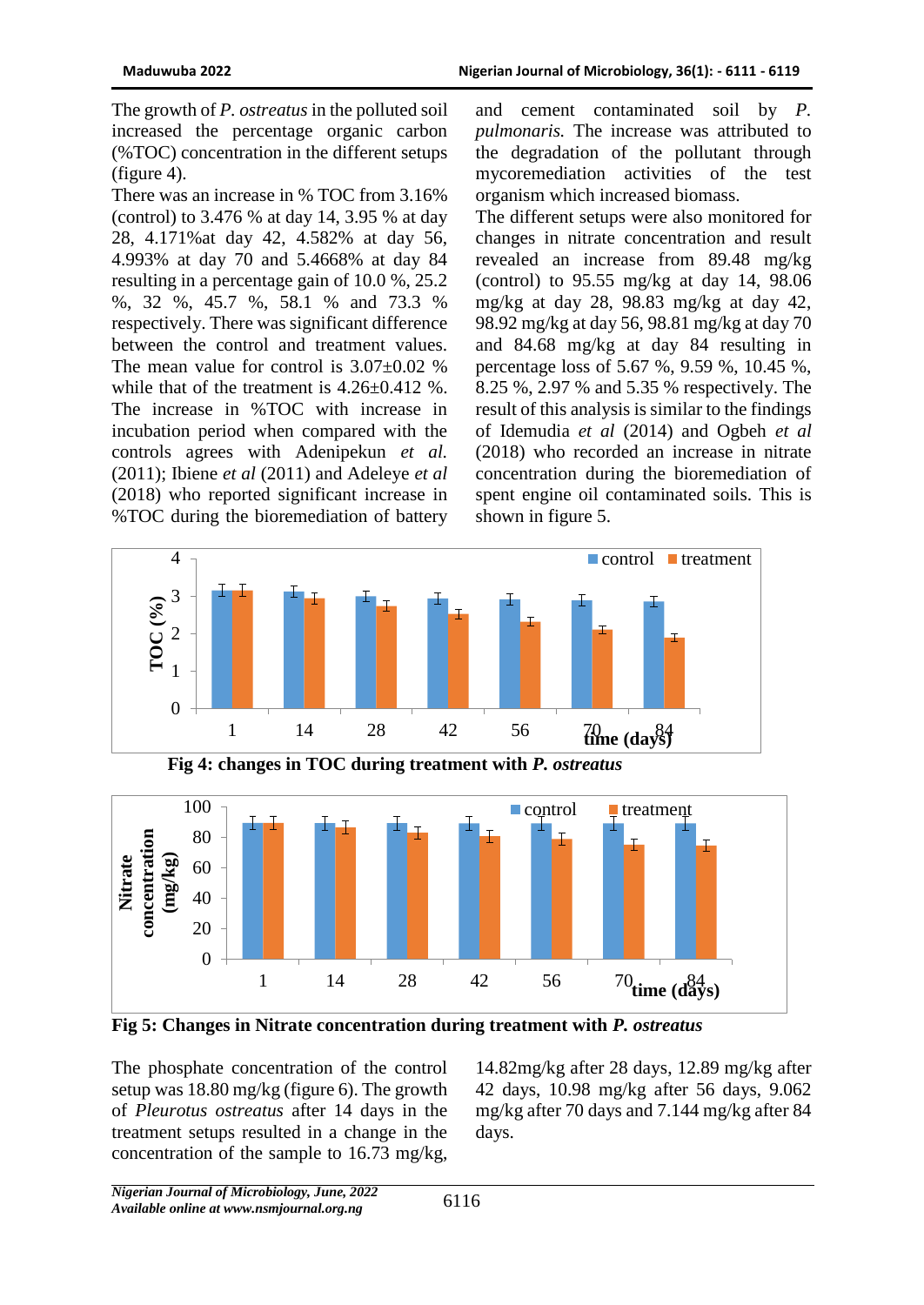The phosphate concentration at P<0.05 for the two conditions were statistically different with mean value for control 18.80±0.00 mg/kg and treatment 12.89±3.84 mg/kg. The phosphate concentration decreased with time of treatment indicating the utilization of phosphate by the test organism for metabolism. The result obtained conforms to the work of Zhu *et al.* (2001) and Orji *et al.* (2012) which showed that the rate of degradation is largely dependent on the carbon, nitrogen and phosphate ratio of the environment.



**Fig 6: Changes in phosphate concentration during treatment with** *P. ostreatus* 

### **CONCLUSION**

The result of this study proves that *Pleurotus ostreatus* has the potential to strive and colonize soils contaminated with high concentrations of used lubricating oil in addition to the high adaptive nature of the isolate. *P.ostreatus* can be effectively used as a remediation agent to degrade hydrocarbon pollutants. It was shown that saw dust can be

### **REFERENCES**

- Adams, G. O., Tawari-Fufeyi, P and Ehinomen, I. (2014). Bioremediation of spent oil contaminated soils using poultry litter. *Research Journal in Engineering and Applied Sciences*, 3(2): 118 – 124.
- Abdulkarim, A. Y., Bello, A. A., Abdulsalam, S., Umar, S. A and Sadiq, M. B. (2019). Bioremediation of soil contaminated with spent motor oil. *IRE Journals*, 3(3): 16 – 22.
- Abdulyekeen, K. A., Muhammad, I.M., Giwa, S. O and Abdulsalam, S. (2016). Bioremediation of used motor oil contaminated soil using Elephant and Horse dung as stimulants. *IOSR Journal of Environmental Science, Toxicology and*

used as a good substrate in the growth of white rot fungus for the degradation of lubricating oil contaminated soil.

Therefore, *P. Ostreatus* can be said to have proved to be an efficient, low-technology, adaptable and environmental friendly organism which can be employed in the recovery of lubricating oil and other hydrocarbon impacted soils.

*Food Technology (IOSR-JESTFT),*  $10(12): 73 - 78.$ 

- Adedokun, O and Ataga, A. (2013). Oil spills remediation using native mushroom- a viable option. *Research Journal of Environmental Science*, 8: 57 – 61.
- Adeleye, A.O., Nkereuwem, M.E., Omokhudu, G.I., Amoo, A.O., Shiaka, G.P and Yerima, M.B. (2018). Effect of Microorganisms in the Bioremediation of Spent Engine Oil and Petroleum Related Environmental Pollution. *Journal of Applied Science and Environmental Management,* 22(2): 157 – 167.
- Adenipekun, C. O. (2008). Bioremediation of Engine oil polluted soil by *Pleurotus Tuber-regium* Singer, a Nigerian white rot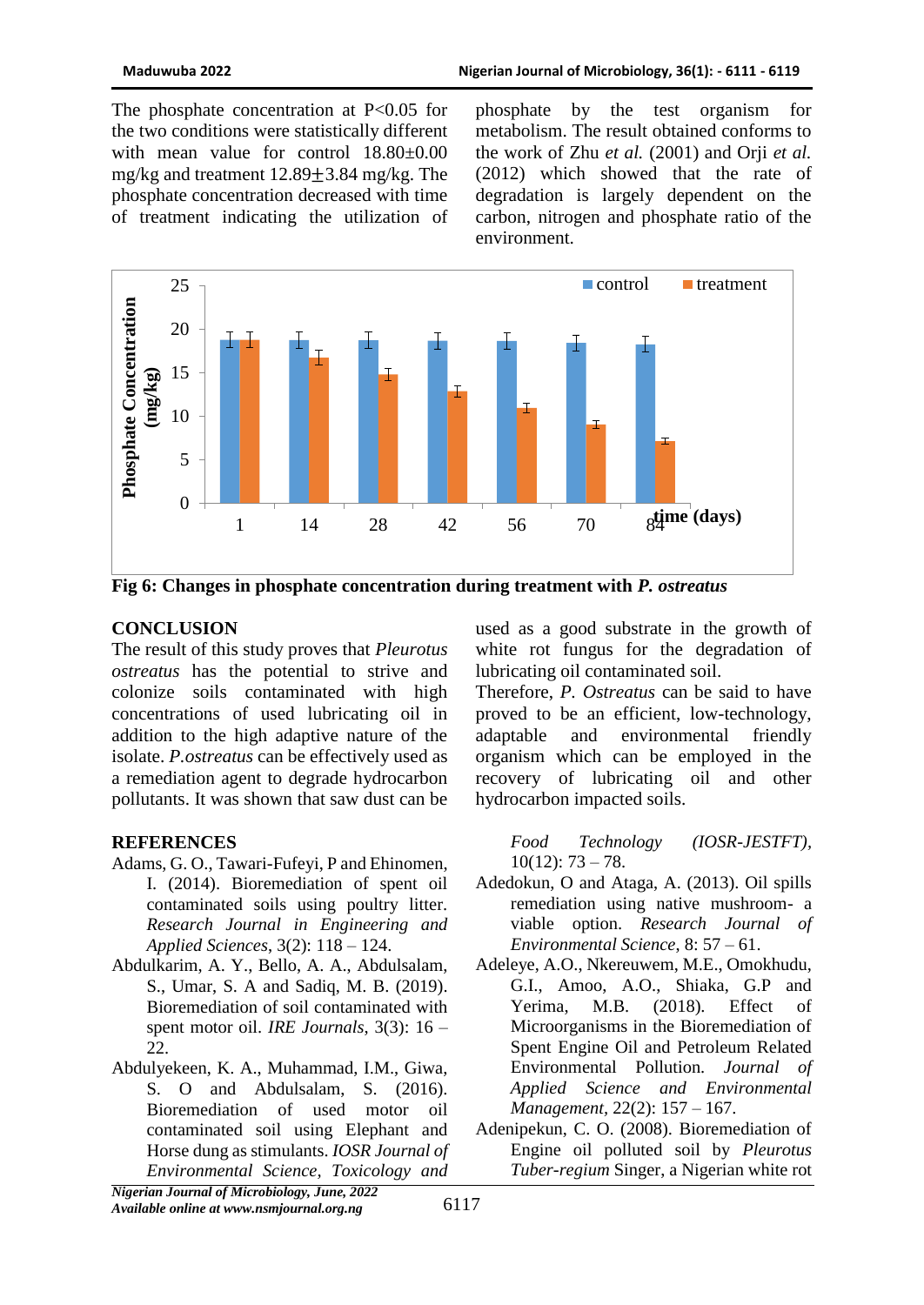fungus. *African Journal of Biotechnology*, 7 (1): 055 - 058.

- Adenipekun, C. O. and Isikhuemhen, O.M. (2008). Bioremediation of Engine oil polluted soil by the tropical whit rot fungus, *Lentinuus squarrosulus* Mont. (Singer). *Pakistan Journal of Biological Sciences*, 11:1634 – 1637.
- Adenipekun, C.O., Ogunjobi, A.A and Ogunseye, O.A. (2011). ''Management of Polluted soils by a white rot fungus: *Pleurotus pulmonaris''*. *AU Journal of Tech*., 15(1): 57 - 60.
- Adenipekun, C.O. and Omoruyi, O.M. (2008). Bioremediation of polluted soil by *Pleurotus ostreatus. Nigerian Journal of Botany,*21(2) 274 – 279.
- APHA (1992). *Standard methods for the examination of water and waste water.*18th edition.American Public Health Association Inc., New York.
- Bada, B.S., Egbeja, T.I., Arowolo, T. A and Obuotor, T. M. (2019). Degradation of total petroleum hydrocarbon in petroleum products-contaminated soil using pig dung. *West African Journal of Applied Ecology*, 27(2): 1 – 15.
- Bamiro, A. O and Osibanjo, O. (2004). Pilot study of used oils in Nigeria. *International Journal of Mathematics and Computer Sciences*, 15: 100 – 165.Baldrian, P, C., Wiesche, I.D., Gabriel,S., Nerud, F and Zadrazil, F. (2000). Influence of cadmium and mercury on ligninolytic enzymes and degradation of polycylic aromatic hydrocarbons by *Pleurotusostreatus* in soil. *Applied Environ. Microbiol.,* 66: 2471 – 2478*.*
- Boughton, B and Horvath, A. (2004). Environmental Assessment of used oil Management Methods. *Environmental Science and Technology*, 38(2): 353 – 358.
- Ejoh, E.O., Adenipekun, C.O and Adeniyi, O.A. (2012). Effect of *Pleurotus tuberregium* Singer ad Microorganisms on Degradation of Soil Contaminated with Spent Cutting Fluids. *New York Science Journal,* 5(10): 121 – 128.
- Ibiene, A. A., Orji, F.A.O., Ezidi, C.O and Ngwobia, C.L. (2011). Bioremediation of hydrocarbon contaminated soil in the Niger Delta using spent mushroom

compost and other organic wastes. *Nigerian Journal of Agriculture, Food and Environment,* 7 (3):1-2*.*

- Idemudia, M.I., Osuala, A.N and Odigie, O. (2014). Comparative Assessment of Degradation Potentials of Bacteria and Actinomycetes in Soil Contaminated with Motorcycle Spent Oil. *Asian Journal of Science and Technology,* 5(8): 482 – 487.
- Integra Environmental.(2011). *Bioremediation Overview*. Integra Environmental, Houston, TX.,USA. Available: [\(http://www.integraenvironmental.com/bi](http://www.integraenvironmental.com/bioreovernew.htm) [oreovernew.htm\)](http://www.integraenvironmental.com/bioreovernew.htm).
- Isikhuemhen, O.S., Anoliefo, G.O and Oghale, O. J. (2003). Bioremediation of crude oil polluted soil by the white rot fungus *Pleurotus tuber-regium* (Fr) Sing. *Environ. Sci. and Pollution*. Res. 2003,  $10(2)$ :  $108 - 112$ .
- Irwin, R.J., Hassan, F.M., Salman, J.M., Abul, A.A and Naji, A.S. (2016). Polycyclic Aromatic Hydrocarbon (PAH) concentrations in some aquatic macrophytes in Hilla River, Iraq. *Journal of Environmental Protection*, 7(2): 1 – 7.
- Lale, O.O., Ezekwe, I.C and Lale, N.E.S. (2014). Effect of Spent Lubricating Oil Pollution on some Chemical Parameters and Growth of Cowpeas (*Vigna unguiculata* Walpers). *Resources and Environment,* 4(3): 173 – 179.
- Mohammadi-Sichani, M., Assadi, M.M., Farazmand, A., Kianirad, M., Ahadi, A.M and Hadian-Ghahderijani, H. (2019). Ability of *Agaricus bisporu, Pleurotus ostreatus* and *Ganoderma lucidum* compost in biodegradation of Petroleum hydrocarbon-Contaminated Soil. *International Journal of Environmental Science and Technology,* 16: 2313 – 2320.
- Ogbeh, G.O., Tsokar, T.O and Salifu, E. (2018). Optimization of Nutrients Requirements for Bioremediation of Spent-Engine Oil Contaminated Soils. *Environmental Engineering Research,* 24(3): 484 – 494.
- Ogbo, E.M, Okhuoya, J.A and Anazia, O.C. (2006). Effect biotech different levels of lubricating oil on the growth of *Pleurotustuber-reguim* fries singer.